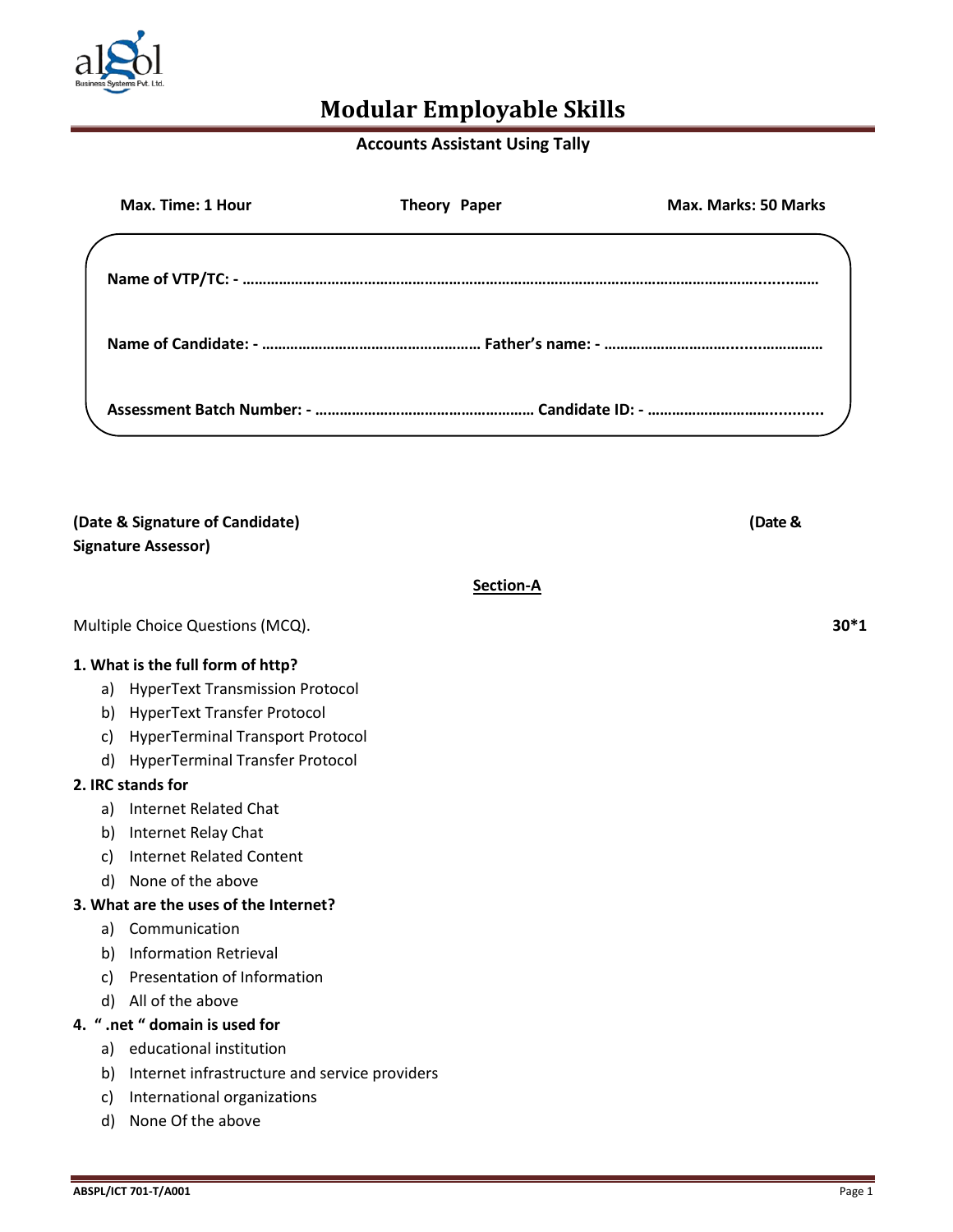

## **Accounts Assistant Using Tally**

### **5. SEO stands for**

- a) Search engine Operation
- b) Search engine Optimization
- c) None of these
- d) Search entry Optimization

## **6. Full form of POP**

- a) Post Operational Protocol
- b) Post Office Protocol
- c) Preliminary Operational Protocol
- d) None of these

## **7. The output quality of Printer is measured by**

- a) Dot per inch
- b) Dot per sq. inch
- c) dots printed per unit time
- d) all the above

#### **8. World wide web was proposed by**

- a) Bill Gates
- b) ARPANET
- c) Tim Berners-Lee
- c) Bill Rogers

#### **9. What are the uses of the Internet?**

- a) Communication
- b) Information Retrieval
- c) Presentation of Information
- d) All of the above

#### **10. ------------------- command is used to print voucher**

- a) F3
- b) Print
- c) Print Voucher
- d) none of these

#### **11. The Function key to activate contra voucher is -----------**

- a) F3
- b) F4
- c) F2
- d) F6

#### **12. Cash book is ruled like ----------------**

- a) Ledger Account
- b) Saving account
- c) Fixed account
- d) None of these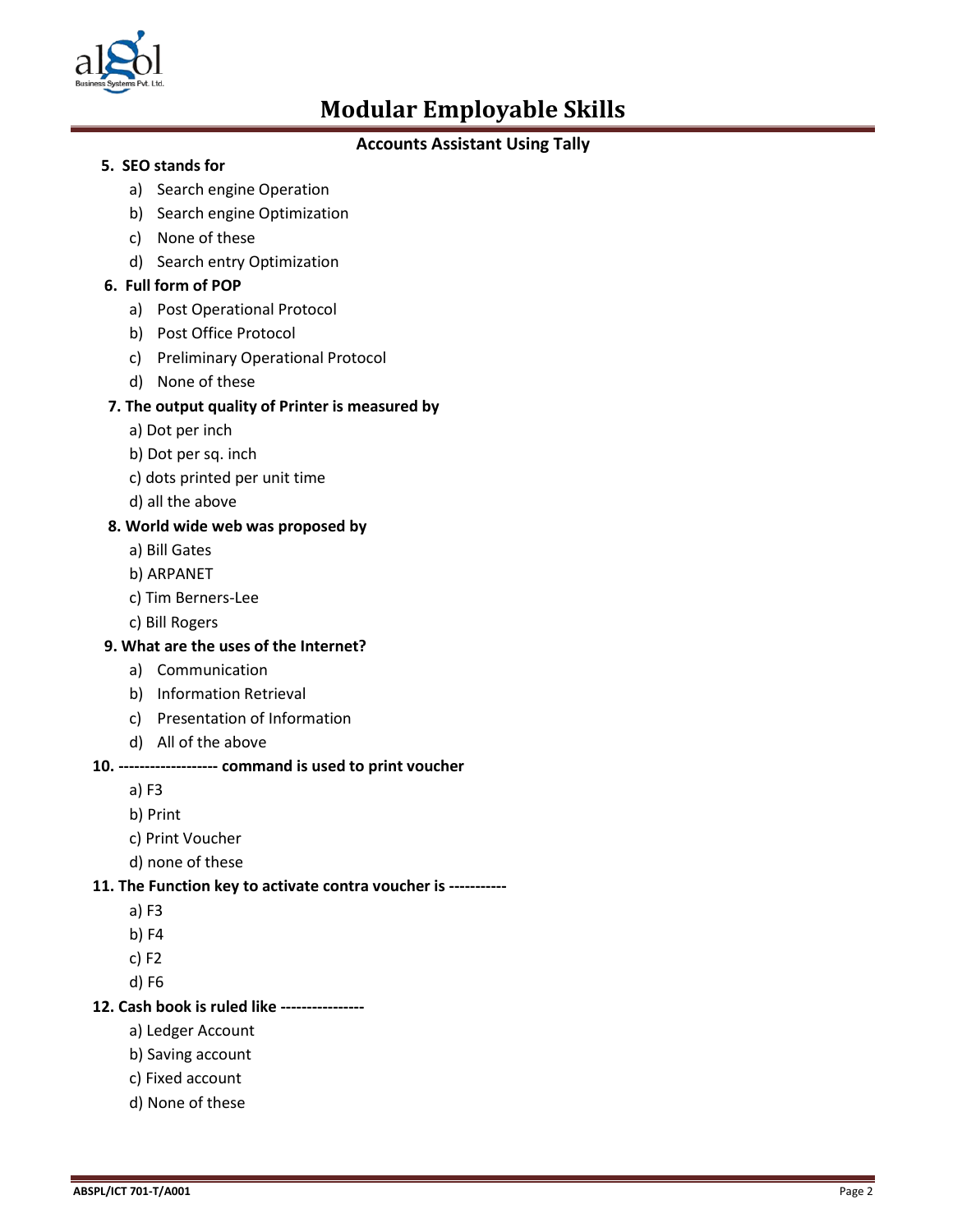

## **Accounts Assistant Using Tally**

#### **13. Expense incurred on administration come under -------------expense group**

- a) Direct
- b) Indirect
- c) Default
- d) None of these

## **14. Debit is in the ----------- side of the account (Right)**

- a) Right
- b) Left
- c) End
- d) None of these
- **15. Tally is a ----------- software** 
	- a) ERP
	- b) Financial Database
	- c) Accounting
	- d) Recording

#### **16.Comparing ratios of different months are called ---------------**

- a) Comparison Analysis
- b) Ageing Analysis
- c) Stock Ageing Analysis
- d) Ratio Analysis

#### **17.The irrecoverable debts are known as ---------------**

- a) Debts
- b) Bad debts
- c) Good Debts
- d) Irrecoverable Debt

### **18. Sales Returns are entered in the ----------------- book**

- a) Inventory book
- b) Account Book
- c) Income Book
- d) Sales Day Book

#### **19. Loans and advances received are ----------------**

- a) Assets
- b) Income
- c) Liabilities
- d) None of these

#### **20. Ctrl + V is used to delete a file**

- a) True
- b) false

#### **21. Alt + f10 is used for physical stock**

- a) True
- b) False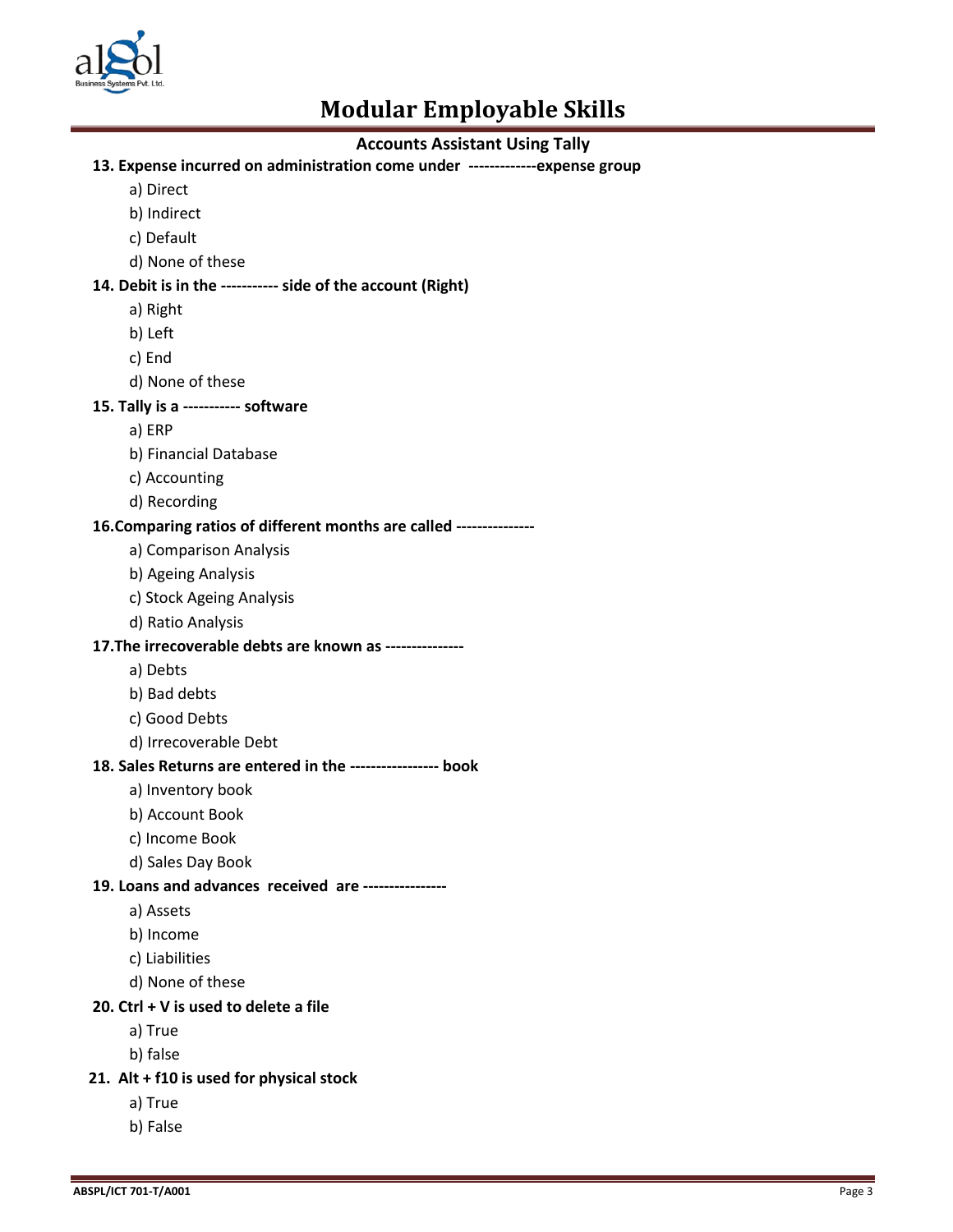

## **Accounts Assistant Using Tally**

## **22. Secured loans are in liabilities**

- a) True
- b) False

## **23. E-Commerce stands for**

- a) Electric Commerce
- b) Electrical Commerce
- c) E-mail Commerce
- d) None of these

## **24. Which of the following is not a type of cyber crime?**

- a) Hacking
- b) Phishing
- c) Cyber Stalking
- d) Surfing Websites

## **25. Which of the following Is a Safe Browsing technique**

- a) Evaluating Your Web Browser's Security Settings
- b) Shopping Safely Online
- c) Web Site Certificates
- d) All of these

#### **26. Which of the following is not a threat**

- a) Spyware
- b) Shareware
- c) Scareware
- d) Adware

## **27. Full form of Virus is**

- a) Vital Information Resource under siege
- b) Virtual Information Resource under store
- c) Vital Information reserve under siege
- d) Very Important Resource under siege

## **28. Which amongst the following is not an effective security measure?**

- a) User Authentication
- b) Anti virus
- c) Biometrics
- d) Using USBs always

## **29. Which of the following is not an offense under IT Act**

- a) E-Mail Spoofing
- b) Identity Theft
- c) Spreading Virus and worms
- d) ) Surfing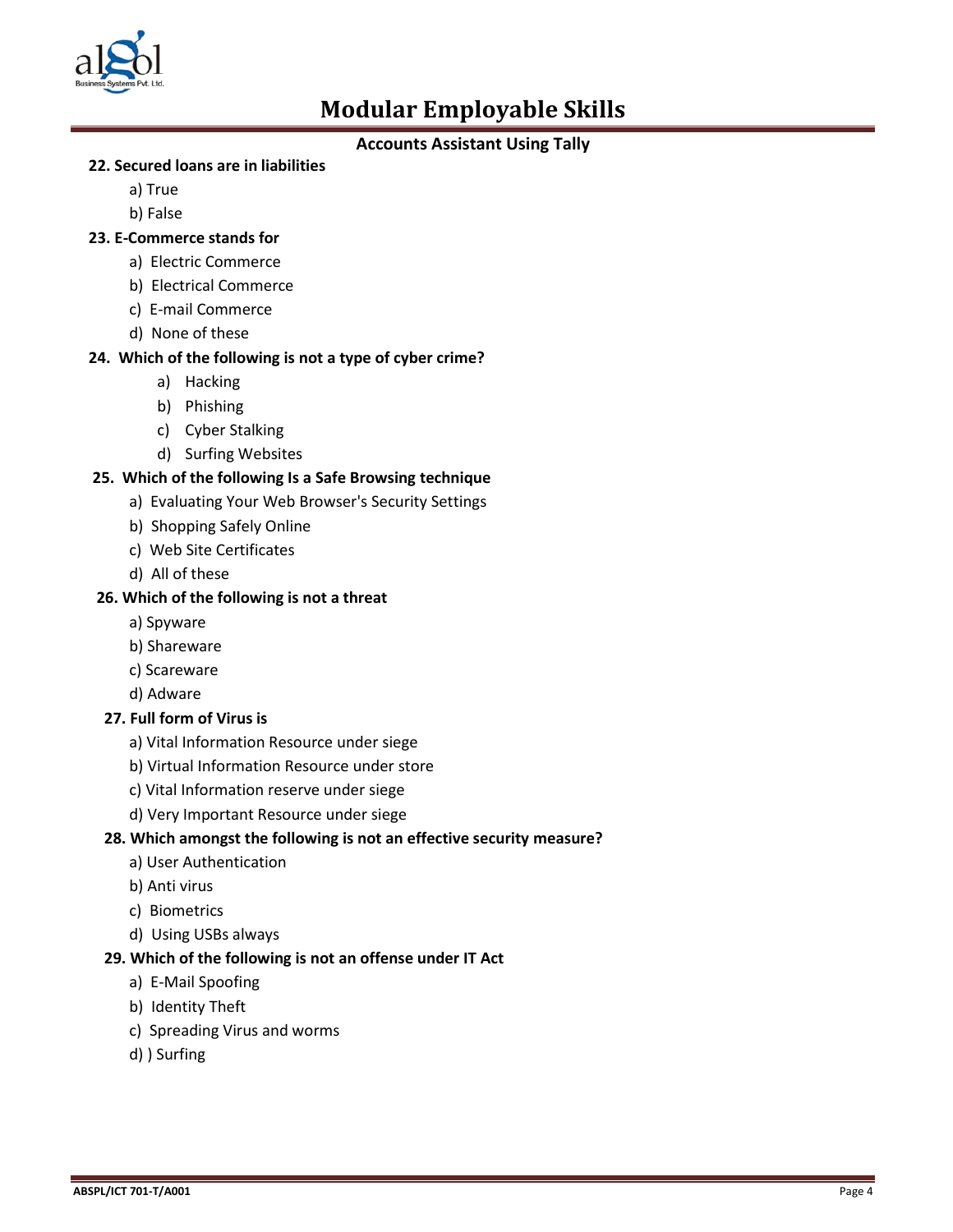

## **Accounts Assistant Using Tally**

## **30. Which of the following is not an Internet Marketing Technique?**

- a) Search Engine Marketing
- b) E-mail Marketing
- c) Social Media Marketing
- d) Texting

#### **Section- B**

#### **Fill in the Blank.** 5\*1

31. URL stands for\_\_\_ \_\_\_\_\_\_\_\_\_\_\_\_\_\_\_\_\_\_\_

- 32. \_\_\_\_ \_\_\_\_\_\_\_\_ programs are automatically loaded and operates as a part of browser
- 33. Computer that requests the resources or data from other computer is called -------------
- 34. Main storage is also called \_\_\_\_\_
- 35. We get list of sites after typing a word in search barcalle

### **True/False.** 5\*1

- 36. Web Downloading Utilities are programs that automatically connect to web sites and download documents and save them to local drives \_\_\_\_\_\_\_\_
- 37. Malware is not considered as a type of Security Threat \_\_\_\_\_\_\_\_\_\_\_
- 38. After copying the content the text can be pasted only once \_\_\_\_\_\_\_\_\_\_\_
- 39. Search Engines maintain heavy database of keywords and URLs\_\_\_\_\_\_\_\_\_
- 40. Gmail is an example of Social networking site

#### **Match the following** 5\*1

| 41. Alta Vista                  | <b>Cyber Crime</b>     |
|---------------------------------|------------------------|
| 42. Trojan Horse                | Anti virus             |
| 43. Electronic Money Laundering | <b>Security Threat</b> |
| 44. Format Painter              | Search Engine          |
| 45. Bit Defender                | Tool in MS office      |